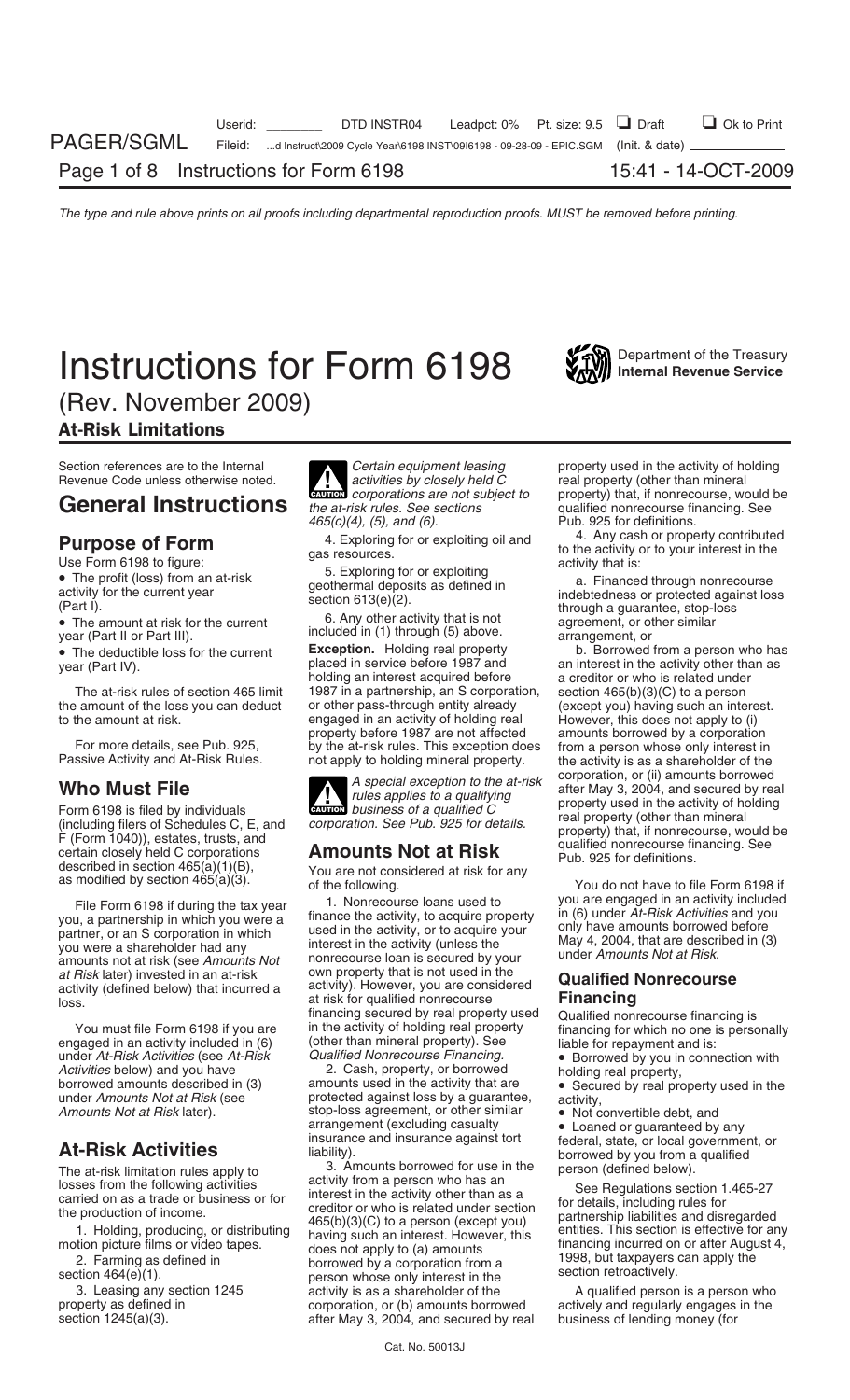example, a bank or savings and loan allocate income, gains, losses, and **Line 1** association).

**Aggregation or**<br> **Aggregation of contention** is the activity interaction of **Activities**<br> **Separation of Activities** investment in the activity or were<br>
File one form if your activities are listed passed through to you on

constitute a trade or business are earlier tax year that you could not<br>treated as one activity if (a) the deduct because of the at-risk rules,<br>taxpayer actively participates in the include those amounts on the **Cating (Lan** taxpayer actively participates in the include those amounts on the **Gain (Loss)**<br>management of that trade or business, appropriate form or schedule of your<br>or (b) the business is carried on by a current year tax return bef or (b) the business is carried on by a current year tax return before starting Combine long- and short-term capita<br>partnership or an S corporation and Part L For example if 2009 is the gains and losses and ordinary gains partnership or an S corporation and Part I. For example, if 2009 is the gains and losses and ordinary gains and  $\frac{1}{100}$  and losses and ordinary gains and losses and ordinary gains and losses from the sale or other 65% or more of the losses for the tax current year, and your 2008 Schedule vear are allocable to persons who  $\sim$  C had a \$1,500 loss on line 31, but actively participate in the management because of the at-risk rules your loss or of your interest in the activity. Enter<br>of the trade or husiness. Similar rules was limited to \$500, include the \$1,000 gains and losses with of the trade or business. Similar rules was limited to \$500, include the \$1,000 gains and losses without regard to<br>Apply to activities described in (1) on your 2009 Schedule C in Part V. at-risk limitations, the limitation apply to activities described in (1) on your 2009 Schedule C in Part V, at-risk limitations, the limitation on<br>through (5) under At-Risk Activities on Other Expenses, and identify it as a capital losses, or the passive act through (5) under At-Risk Activities on

Separation rules. Your activity with<br>
respect to each film, video tape, section<br>
1245 property that is leased or held for<br>
lease, farm, holding of real property, oil<br>
and gas property (as defined in section<br>
614), or geoth

at-risk activity or in both at-risk activities expense under section 163(j) before on line 2c either the loss from<br>and not-at-risk activities, you must applying the at-risk limitations. A or the loss from Form 4684. and not-at-risk activities, you must

A qualified person is not:<br>
• A person related to you unless the<br>
person could be a qualified person but<br>
for the relationship and the nonrecourse<br>
financing is comperation than partners are separate statement of<br>
financin

year are allocable to persons who C had a \$1,500 loss on line 31, but disposition of assets used in the activity actively participate in the management because of the at-risk rules your loss or of your interest in the acti page 1. prior year loss.<br>
prior year loss.<br>
prior year loss.<br>
prior year loss.<br>
prior year loss.<br>
prior year loss.<br>
included on a line, attach a statement

the above rules is treated as a separate<br>activity.<br>activity. The schedule K-1 had a \$1,500 loss in box<br>and carry amounts from that form to<br>Form 4797, Sales of Business Property,<br>Each investment that is not a part of<br>loss w Each investment that is not a part of loss was limited to \$500, include both either (a) enter the amounts attributable<br>a trade or business is treated as a the \$1,000 loss from your prior year to the activity from Form 4684 Schedule K-1 on line 1 of Form 6198. line next to the entry space, or (b) enter the amount attributable to the activity<br>carried from Form 4684 to Form 4797 **COSED ANSIGE INSTRUCTIONS** Closely held corporations. A closely carried from Form 4684 to Form 4797 held corporation must apply the on line 2b. If you carry a loss from Form If you carry a loss from Form if you carry a lo Imitation on the deduction for interest 4684 to Schedule A (Form 1040), enter<br>expense under section 163(j) before on line 2c either the loss from Schedule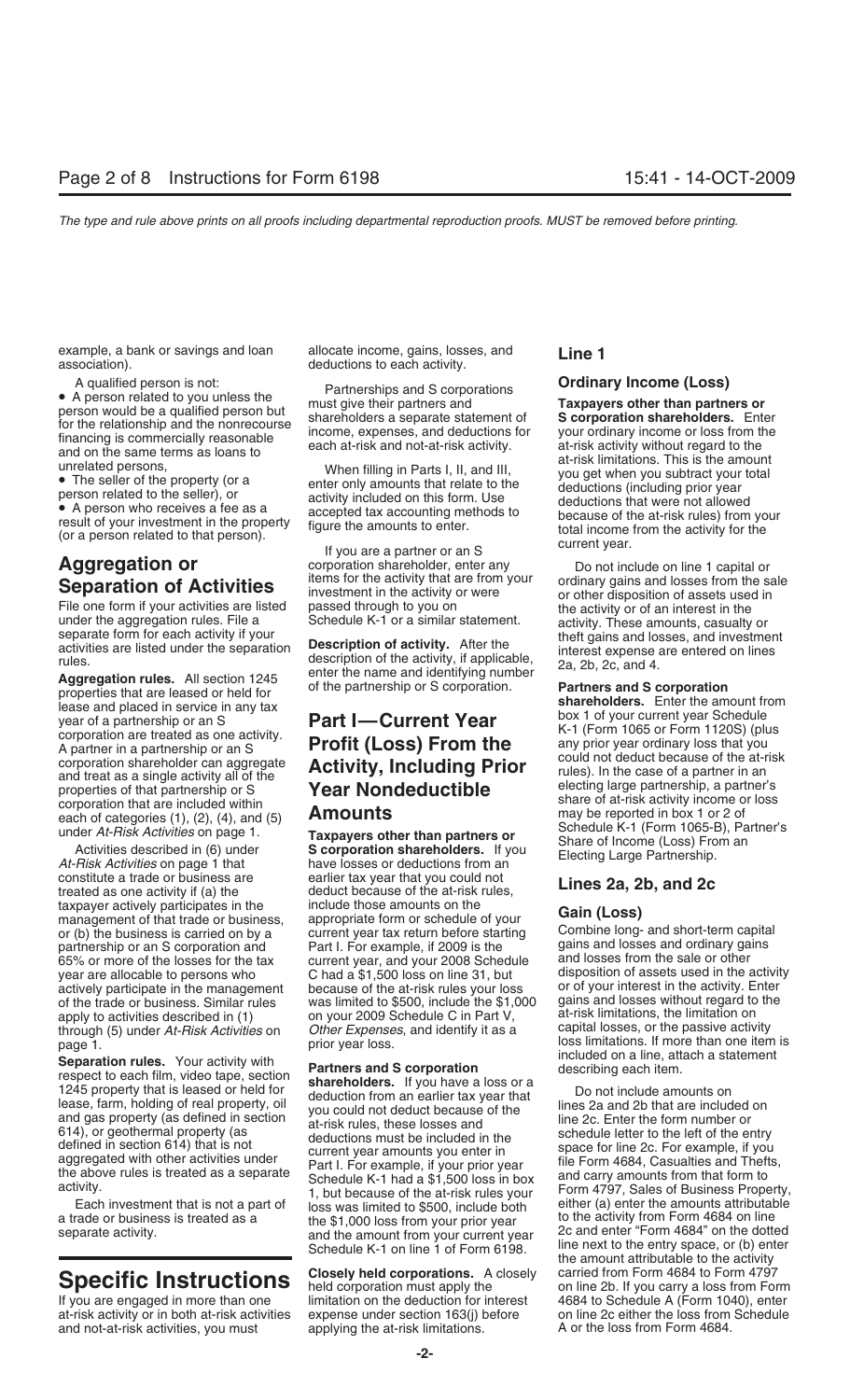on your current year Schedule D, Form Instructions for Form 8810, Corporate<br>4797, or other forms and schedules any Passive Activity Loss and Credit<br>prior year losses that you could not Limitations, whichever applies.<br>deduc

schedules normally used, and attach partnership's or S corporation's at-risk<br>them to your tax return. Also attach activity.<br>Form 6198 and keep a copy for your<br>records.<br>Form 6198 and keep a copy for your<br>Part III is a longe

**Taxpayers other than partners or** Instructions for Form 8582, Passive **Line 6**<br>**S corporation shareholders.** Include Activity Loss Limitations, or the

**EAUTION** recapture income if you losses and prior year losses attributable<br>to the activity that you could not deduct<br>because of the at-risk rules.<br>because of the at-risk rules.<br>your amount at risk in the activity to see Pub. 541, Partnerships. **Line 3** *less than zero at the close of the tax* **S corporation shareholders.** To *year. See Pub. 925 for information on* figure the adjusted basis, see the *year. See Pub. 925 for information on* **Other Income and Gains From** *the recapture rules.* Instructions for Form 1120S.

If you were a partner or S corporation<br>
shareholder, include on line 3 other your loss may be limited to the income<br> **Extract more than one at-risk activity or** Fincome and gains from Schedule K-1 or gains, if any, included on lines 1, 2,<br>that you did not include on lines 1 and 3. Separate the items of income,<br>through 2c.<br>**Line 4** and 3. Separate the items of income,<br>through 4. Th From the Activity<br>
If you were a partner or S corporation<br>
shareholder, include on line 4 other<br>
deductions and losses from Schedule<br>
K-1 that you did not include on lines 1<br>
The 2<br>
the allowable portion of each deduction<br> K-1 that you did not include on lines 1<br>the activity on line 5. Then, multiply the Do not include the current year income<br>it you have investment interest<br>expense from your at-risk activity, first<br>expense from your at-risk

investment interest deduction<br>attributable to the at-risk activity<br>included on line 8 of Form 4952, and<br>enter that amount on line 4 of<br>Form 6198 You must reduce the<br>Form 6198 You must reduce the<br>Enter that amount on line 4 Form 6198. You must reduce the III or Part III of Form 6198 and property is pledged as security for the allowable investment interest deduction determines that only \$600 of the \$1,500 loan.<br>on Form 4952 by the amount you carry excess loss on line 5 is deductible in on Form 4952 by the amount you carry excess loss on line 5 is deductible in<br>to Form 6198. If you filed Form 6198 for the current year. She replaces the<br>the prior tax year, include on line 4 of  $$4,600$  loss first entered

If your current year profit is from a your amount at risk, which may allow a you used your own assets to repay a<br>passive activity and you have a loss larger amount at risk. You do not need nonrecourse debt and you included larger amount at risk. You do not need<br>to complete Part II if you use Part III. from any other passive activity, see the to complete Part II if you use Part III. amount in (1) above, the amount

**Sole proprietors.** Filers of Schedules. **Partners and S corporation**<br> **Even if you have a current year**<br> **C** and F (Form 1040) must not reduce<br>
the amount on this line by any liabilities.<br>
See Pub. 551, Basis of Assets, for rules<br>
and 2c your current year gains

**the Activity**<br>If you were a partner or S corporation **If line 5 shows a current year loss,** *If the partnership or*<br>A S corporation is engaged in *S* corporation is engaged in *S* corporation is engaged in *S* corporation

expense from your at-risk activity, first<br>
complete the rest of the form to see<br>
Interest Expense Deduction, to figure<br>
letterest the content tax year in amounts that increase your<br>
letterest expense Deduction.<br>
Sample, Ji

From the section 465(b)(3)(C) to a person<br>of the at-risk rules.<br> **Example 18** in the current year. The section 465(b)(3)(C) to a person<br>
of the at-risk rules.<br> **Example 18** in the activity is described in (1)<br> **Example 18**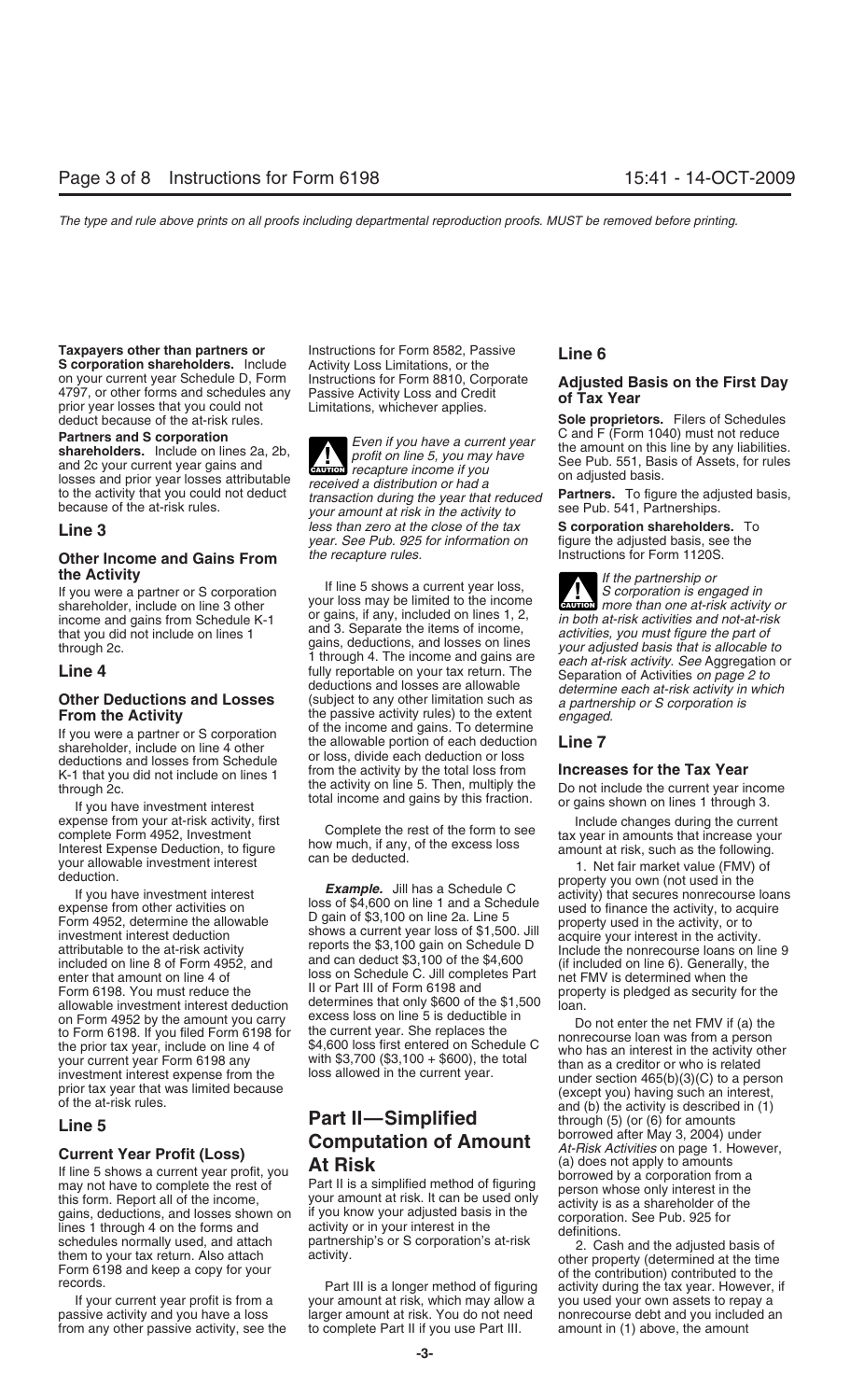activity, or to acquire your interest in **Line 10b Line 11** the activity for which you are personally liable, and qualified nonrecourse

recourse loans changed to nonrecourse begin on page 5, and the instructions **Line 12** loans) other than qualified nonrecourse for line 18 on page 7, to determine the financing (defined on page 1) used to amounts to enter on those lines.<br>
finance the activity, to acquire property<br>
used in the activity, or to acquire your<br>
interest in the activity. Only amounts<br>
wou did not complete Date

other similar arrangement. Enter this **Effective Dates** the activity that will be included on line amount only if it was included on line 6. **Effective Dates** amount only if it was included on line 6. 14. Generally, the ne Do not include items covered by Generally, the effective date is the first determined when the property day of the first tax year beginning after pledged as security for a loan.

under section 465(b)(3)(C) to a person under At-Risk Activities on page 1, the under section 465(b)(3)(C) to a person (except you) having such an interest.<br>
(except you) having such an interest. effective date is usually O person whose only interest in the before October 1, 1978, is not subject<br>corporation, or (b) amounts borrowed<br>corporation, or (b) amounts borrowed<br>after May 3, 2004, and secured by real<br>after May 3, 2004, and secured by re

included as repayments cannot be (less nonrecourse liabilities to which the of the first tax year beginning after more than the amount by which the noncash items are subject) — including 1978.



**zero, you may be subject to the Partners and S corporation**<br>**Line 9 CAUTION** *recapture rules. See Pub. 925.*<br> **Partners and S corporation** 

Include changes during the current If you completed Part III of Form 6198 investment between the at-risk and<br>tax year in amounts that decrease your for this activity for the prior tax year,<br>amount at risk, such as the foll

during the tax year — both cash and In most cases, the effective date for basis. Include amounts only for years the adjusted basis of noncash items all other at-risk activities is the first day before the effective date. Do not

balance of the loan at the time of assets used in the activity to repay<br>repayment exceeds the net FMV of ertain debts.<br>property you own (not used in the 5. Nonrecourse liabilities included<br>activity) that secures the debt.

liable, and qualified nonrecourse<br>
financing (defined on page 1). Do not<br>
enter amounts included in (2) on page<br>
3 or on line 6.<br>
4. Percentage depletion for this year<br>
4. Percentage depletion for this year<br>
4. Percentage

shareholders. Enter on line 11 the basis of your investment in the **Decreases for the Tax Year Part III—Detailed**<br>
Do not include the current year<br>
deductions or losses shown on lines 1<br>
through 4.<br> **At Risk**<br> **At Risk**<br> **At Risk**<br> **At Risk**<br> **At Risk**<br> **At Risk**<br> **At Risk**<br> **At Risk** 

included on line 6 can be entered on<br>
included on line 6 can be entered on<br>
line 9.<br>
2. Cash, property, or borrowed<br>
amounts protected against loss by a<br>
guarantee, stop-loss agreement, or<br>  $\begin{array}{c|c|c|c|c|c|c|c|c} \text{linear} & \text$ 

casualty insurance or insurance against day of the first tax year beginning after<br>tort liability.<br>3. Amounts borrowed from a person through (4) under At-Risk Activities on<br>than as a creditor or who is related than as a cre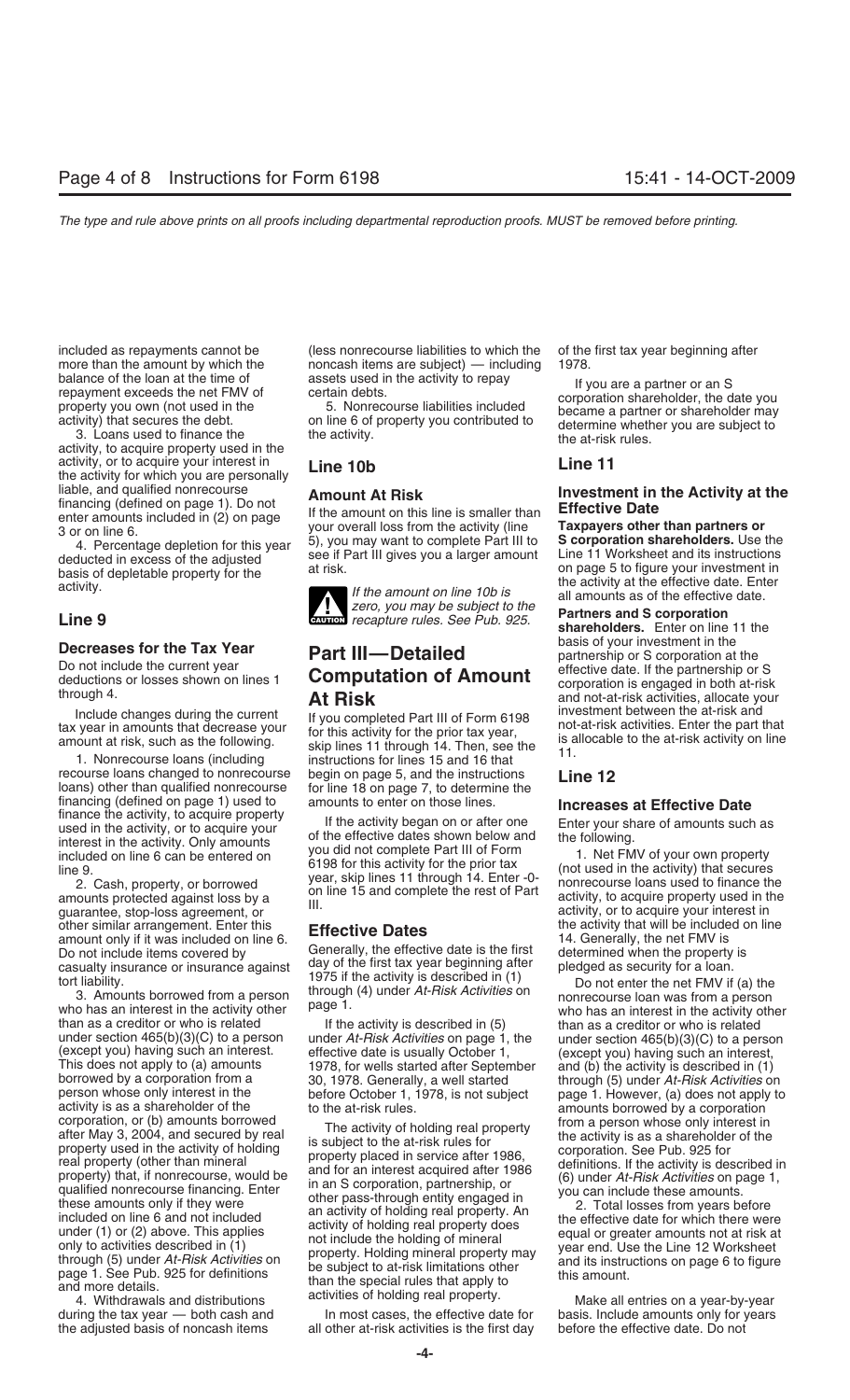at the effective date. Enter this amount only if it was included on line 11. Do not only if it was included on line 11. Do not only if it was included on line 11. Do not include items covered by casualty include items covered by casualty<br>
insurance or insurance against tort<br>
insurance or insurance against tort<br>
insurance or insurance against tort insurance or insurance against tort interest of the effective date and were used liability.<br>Interest to finance the activity, to acquire

accumulate totals of earlier losses or and the secumulate totals of earlier losses or a seffective date borrowed from a person **Line 15**<br> **Example 15** effective date borrowed from a person who has an interest in the activity other **Amount At Risk**<br>than as a creditor or who is related If you took a deduction for<br>
than as a creditor or who is related<br>
the percentage depletion for an item<br>
of depletable property in excess<br>
(except you) having such an interest.<br>
of the adjusted basis of the property in<br>
th of the adjusted basis of the property in This does not apply to amounts<br>a year for which you had a loss for the borrowed by a corporation from a prior year form on this line.<br>activity subtract the amount of the person whos activity, subtract the amount of the **person whose only interest in the** *Do not enter the amount from* excess from the loss for that year. <br>**activity** is as a shareholder of the *Do not enter the prior vear tax* corporation. Enter these amounts only if **CAUTION** form. Also, do not include on<br>they were included on line 11 and not this line any amounts that are not at **Line 14** *they were included on line 11 and not this*<br>included under (1) or (2) above. This *risk.*<br>**Programs on Financial anglies** only to activities described in (1) **Decreases at Effective Date** applies only to activities described in (1)<br>
Enter your share of amounts such as page 1. See Pub. 925 for definitions<br>
the following. and more details. **Increases** 

1. Nonrecourse loans outstanding at the effective date used to finance the shareholder, also include liens and activity, to acquire property used in the encumbrances on property you activity, to acquire property used in th 2. Cash, property, or borrowed<br>amounts, protected against loss by a<br>guarantee, stop-loss agreement, or the debt.<br>other similar arrangement outstanding<br>other similar arrangement outstanding<br>other similar arrangement outstan

**ENTION** form. Also, do not include on

to finance the activity, to acquire

## **Line 11 Worksheet—Figure Your Investment in the Activity at the Effective Date** *Keep for Your Records*

|  | n for Your Records |  |
|--|--------------------|--|

(If the activity began on or after the effective date, do not complete this worksheet.)

| 1.<br>2.   | Inventories for the activity respectively and the control of the control of the control of the control of the control of the control of the control of the control of the control of the control of the control of the control                                                                                                                           |  |
|------------|----------------------------------------------------------------------------------------------------------------------------------------------------------------------------------------------------------------------------------------------------------------------------------------------------------------------------------------------------------|--|
| 3а.        | Cost or other basis of depreciable assets for the activity (see instructions                                                                                                                                                                                                                                                                             |  |
| b.<br>4.   | Adjusted basis of depreciable assets for the activity. Subtract line 3b from line 3a $\ldots \ldots \ldots \ldots$                                                                                                                                                                                                                                       |  |
| 5а.        | Cost or other basis of depletable assets at the time contributed to the                                                                                                                                                                                                                                                                                  |  |
| b.         | Accumulated depletion taken on or after property was contributed to the                                                                                                                                                                                                                                                                                  |  |
| 6.<br>7.   |                                                                                                                                                                                                                                                                                                                                                          |  |
| 8.         |                                                                                                                                                                                                                                                                                                                                                          |  |
| 9.         | Cash basis taxpayer investment in the activity at the effective date. Add lines 1, 2, 4, 6, 7, and 8. Enter<br>here and on Form 6198, line 11. (Accrual basis taxpayers also complete lines 10a through 14 below to<br>figure the amount to enter on Form 6198, line 11.) $\ldots \ldots \ldots \ldots \ldots \ldots \ldots \ldots \ldots \ldots \ldots$ |  |
| b.         | Reserve for bad debts for the activity (see instructions below)  10b.                                                                                                                                                                                                                                                                                    |  |
| 11.        |                                                                                                                                                                                                                                                                                                                                                          |  |
| 12.        |                                                                                                                                                                                                                                                                                                                                                          |  |
| 13.<br>14. | Accrual basis taxpayer investment in the activity at the effective date. Subtract line 13 from line 12. Enter                                                                                                                                                                                                                                            |  |
|            |                                                                                                                                                                                                                                                                                                                                                          |  |

### **Worksheet Instructions**

**Lines 3a and 3b.** See the instructions for line 16, item (2), on page 6, for the rules on basis. Generally, the amounts for lines 3a and 3b can be taken directly from your depreciation schedule. Use the depreciation schedule you filed at the effective date, not the schedule for the current tax year. **Line 10b.** If you use a reserve for bad debts, subtract from your accounts receivable the balance of the reserve on the effective date. But only subtract up to the amount you were allowed as a deduction under repealed section 166(c) for years before the effective date.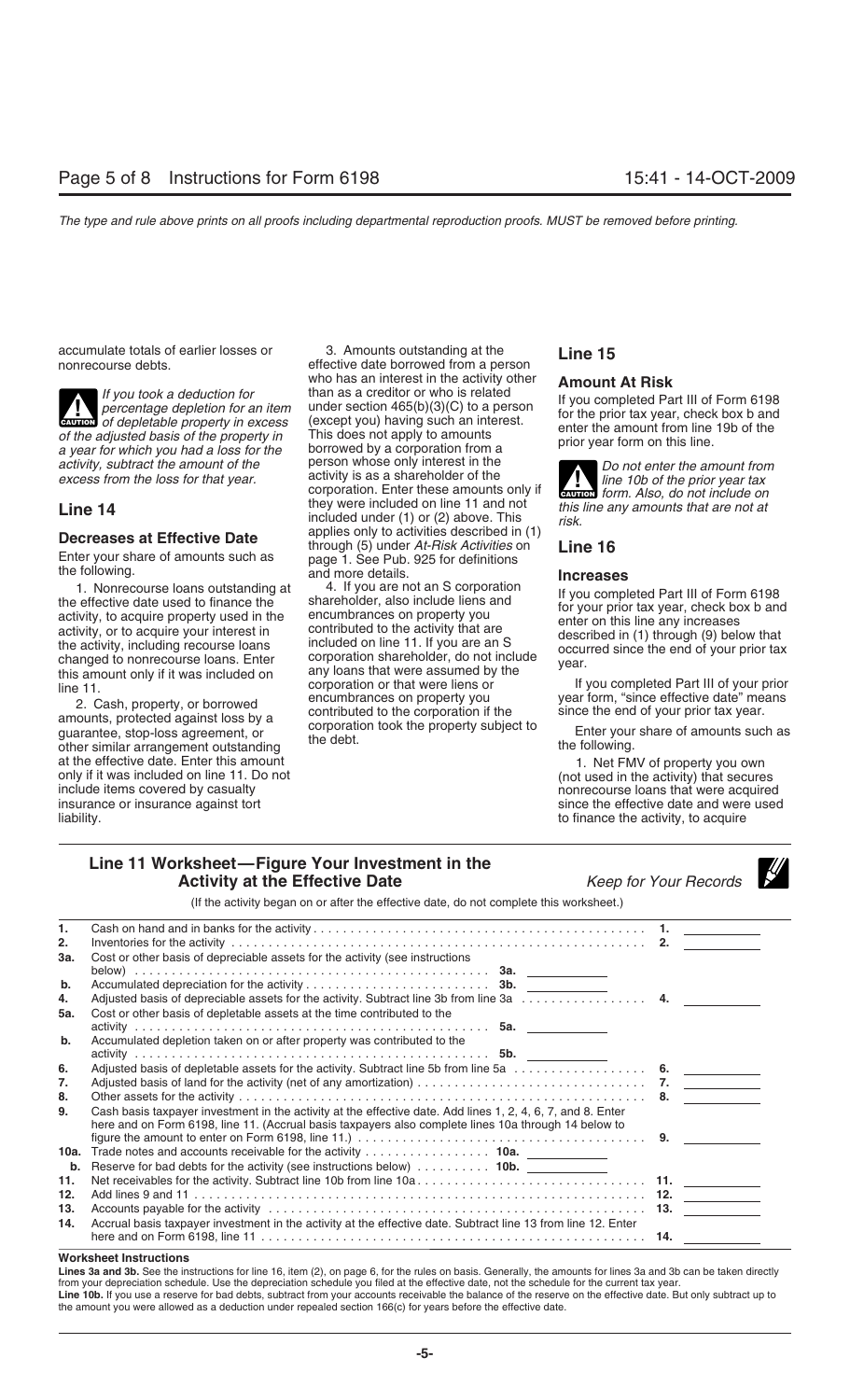when the property is pledged as was subject to. This applies whether

Do not enter the net FMV if (a) the subject to, or assumed, the liabilities. activity as well as your share of the nonrecourse loan was from a person 3. Loans for which you are activity's taxable income.<br>Who has an interes borrowed after May 3, 2004) under above.<br>At-Risk Activities on page 1. However and Total net income from this activity and T. All money from outside the

shareholder and you contributed page 7.<br>
property to the corporation subject to a lf you are an S corporation Worksheet on page 7 to figure this

property used in the activity, or to must reduce the total of the adjusted the effective date. Income from the acquire your interest in the activity. basis of all the property you contributed activity includes gain recognized under Generally, the net FMV is determined by the total of all liabilities the property section 357(c) on contributions of<br>when the property is pledged as was subject to. This applies whether property to the activity. Include al security for the loan. the corporation took the property distributions you received from the<br>Do not enter the net FMV if (a) the subject to, or assumed, the liabilities. activity as well as your share of the

who has an interest in the activity other personally liable that were used to solution of all or part of the activity than as a creditor or who is related finance the activity, to acquire property or disposition of all or than as a creditor or who is related<br>
under section 465(b)(3)(C) to a person used in the activity, or to acquire your<br>
(except you) having such an interest, interest in the activity and qualified the effective date. (except you) having such an interest, interest in the activity and qualified<br>and (b) the activity is described in (1) nonrecourse financing (defined on page 6. Amounts you included in income<br>through (5) (or (6) for amounts through (5) (or (6) for amounts  $\frac{1}{2}$ . Do not enter amounts included in (2) since the effective date because your through (5) (or (6) for amounts  $\frac{1}{2}$  above.

immediately after you contributed it to years since the effective date that the 8. Percentage depletion deducted in the activity. See Pub. 551 for details. activity had a net loss, see the excess of the adjusted basis of t

property to the corporation subject to a If you are an S corporation Worksheet on page 7 to figure this liability, including a liability you are shareholder, enter your total net income amount. Be sure to include the amoun shareholder, enter your total net income personally required to repay, then you from the activity for profit years since for the current year.

At-Risk Activities on page 1. However,<br>
(a) does not apply to amounts<br>
(a) does not apply to amounts<br>
borrowed by a corporation from a<br>
borrowed by a corporation from a<br>
between the effective date (excess of all<br>
between t

If isual during for line 18, item (5), on depletable property for the activity since page 7.

# **Line 12 Worksheet—Figure Your Total Losses From Years Before the Effective Date for Which There Were Equal or Greater Amounts Not At Risk at Year End** *Keep for Your Records*



| (a)<br>Year | (b)<br>Amount of loss for the<br>year        | (c)<br>Amount not at risk at<br>end of year | (d)<br>Total amounts from<br>column (f) for all prior<br>years | (e)<br>Subtract (d) from (c) | Smaller of (b) or (e) |
|-------------|----------------------------------------------|---------------------------------------------|----------------------------------------------------------------|------------------------------|-----------------------|
|             |                                              |                                             |                                                                |                              |                       |
|             |                                              |                                             |                                                                |                              |                       |
|             |                                              |                                             |                                                                |                              |                       |
|             |                                              |                                             |                                                                |                              |                       |
|             |                                              |                                             |                                                                |                              |                       |
|             |                                              |                                             |                                                                |                              |                       |
|             | <b>Total</b> (include on Form 6198, line 12) |                                             |                                                                |                              |                       |

### **Worksheet Instructions**

Use the first line of the worksheet for the first year in which you had a loss and amounts not at risk. List each subsequent year in order.

**Column (d).** For each year after the first year, enter the total amount in column (f) for all prior years.

**Example.** John had losses in 1970, 1971, and 1975. At the end of each of those years, John had outstanding amounts not at risk of \$1,000. John had losses of \$500 in 1970, \$300 in 1971, and \$500 in 1975.

For 1970, John enters \$500 in column (b), \$1,000 in column (c), \$1,000 in column (e), and \$500 in column (f).

For 1971, John enters \$300 in column (b), \$1,000 in column (c), \$500 in column (d) (the total amount from column (f) for all prior years), \$500 in column (e), and \$300 in column (f).

For 1975, John enters \$500 in column (b), \$1,000 in column (c), \$800 in column (d) (the total amount from column (f) for all prior years (\$500 + \$300)), \$200 in column (e), and \$200 in column (f). Of the \$500 loss for 1975, only \$200 is a loss for which there was an equal or greater amount not at risk at year end.

John's total loss from years before the effective date for which there were equal or greater amounts not at risk at year end is \$1,000 (the total of the amounts in column (f)).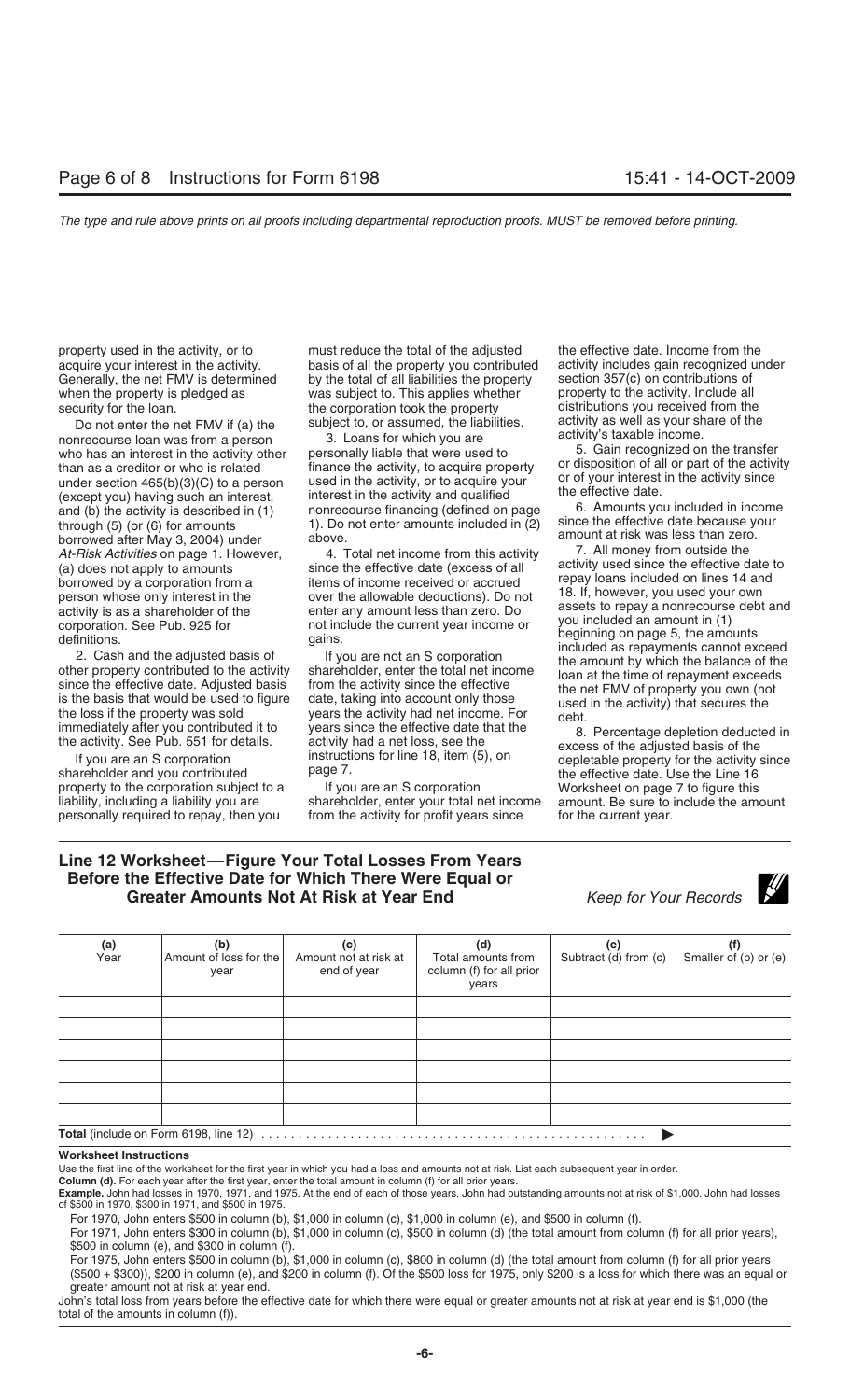If you completed Part III of Form 6198 of Part III on page 4 for information on<br>for your prior tax year, check box b and effective dates.<br>enter on this line any decreases 3. Cash and the adjusted basis of<br>described in (1)

year tax form, "since effective date" activity at the time you withdrew it or it<br>means since the end of your prior tax was distributed to you.<br>If you are an S corporation beginning of your current tax year.<br>6. Nonrecourse

(except you) having such an interest. and recommunical recommunication on line However, this does not apply to (a)  $\frac{16}{16}$ . Frowever, this does not apply to (a)<br>amounts borrowed by a corporation<br>from a person whose only interest in **Fartners** and S corporation from a person whose only interest in the activity is as a shareholder of the

9. If you are an S corporation real property (other than mineral take them into account as income from shareholder, enter the loans you made property) that, if nonrecourse, would be the activity on line 16 unless the gain is to your S corporation since the effective qualified nonrecourse financing. Enter recognized in the current year.<br>
date. Do not include notes that you these amounts only if they were 4. Recourse loans (and quality date. Do not include notes that you these amounts only if they were that we given to the activity that are still<br>have given to the activity that are still included on line 16 and not included nonrecourse financing) changed activities described in (1) through (5) (or date. **Line 18** (6) for amounts borrowed after May 3, 5. Total losses from this activity<br>2004) under At-Risk Activities on page deducted since the effective date. Take 2004) under *At-Risk Activities* on page deducted since the effective date. Take **Decreases**<br>If you completed Part III of Form 6198 of Part III on page 4 for information on you had a net loss. Do not include

year.<br>If you completed Part III of your prior the loss if the property was sold by the<br>year tax form, "since effective date" activity at the time you withdrew it or it<br>year tax form, "since effective date" activity at the

Enter your share of amounts such as<br>
to debt that would be included on line<br>
the following.<br>
1. Cash, property, or borrowed<br>
1. Cash, property, or borrowed<br>
1. Cash, property, or borrowed<br>
1. Cash, property, or borrowed<br>
t

a creditor or who is related under<br>section 465(b)(3)(C) to a person and recontributed. Recontributed and recontributed and recontributed and a current balance of the loan.

shareholders who recognize gain on **Amount At Risk**<br>distributions from the partnership or S If the amount on line 19b is zero, you corporation, or (b) amounts borrowed distributions from the partnership or S If the amount on line 19b is zero, you<br>after May 3, 2004, and secured by real corporation must include the may be subject to the recapture rules. after May 3, 2004, and secured by real corporation must include the may be subject property used in the activity of holding distributions on line 18. They also must See Pub. 925. property used in the activity of holding distributions on line 18. They also must

**ENTION** at-risk investment as of the

year. If you are an S corporation by the Supering 6. Nonrecourse liabilities of property<br>Shareholder and the property is subject by you contributed to the activity since the

Shareholder, do not include any loans<br>
insurance against tort liability. Enter this<br>
insurance against tort liability. Enter this<br>
insurance against tort liability. Enter this<br>
the corporation amount only if it was include



### **Line 16 Worksheet (Item 8)—Figure Percentage Depletion Deducted in Excess of the Adjusted Basis of Depletable Property** *Keep for Your Records*



| (a)<br>Year  | (b)<br>Percentage depletion deduction | (C)<br>Adjusted basis of depletable property<br>before any depletion deduction for<br>the year | (d<br>Excess percentage depletion<br>(column (b) minus column (c))<br>but not less than zero |
|--------------|---------------------------------------|------------------------------------------------------------------------------------------------|----------------------------------------------------------------------------------------------|
|              |                                       |                                                                                                |                                                                                              |
|              |                                       |                                                                                                |                                                                                              |
|              |                                       |                                                                                                |                                                                                              |
|              |                                       |                                                                                                |                                                                                              |
|              |                                       |                                                                                                |                                                                                              |
| <b>Total</b> |                                       |                                                                                                |                                                                                              |